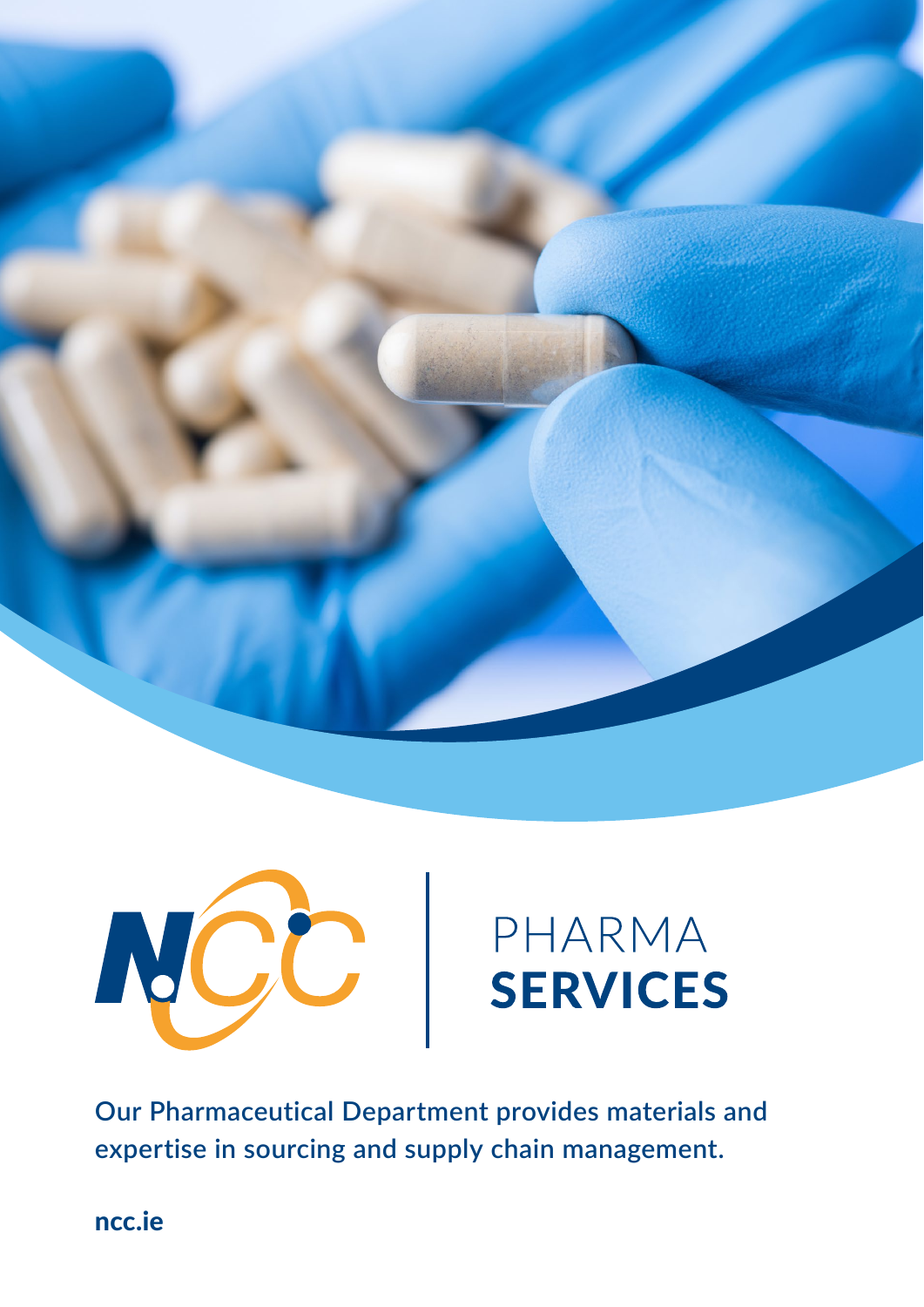## NCC Pharma Services

## Your partner in the development and production of pharmaceuticals

With over 50 years of experience, NCC Pharma Services has unrivaled expertise with the procurement and delivery of raw materials. This expertise and experience enables us to guide our customers with their sourcing requirements, in particular when it comes to the development of drug substances and medicines. From building blocks for API synthesis to coatings for tablets, we can help your organisation simplify and strengthen your supply chain.

NCC Pharma Services works with some of the largest global pharmaceutical companies, providing efficiencies and solutions that solve our customer operational supply chain challenges.



### Our service offering includes:

- NCC Customer Excellence Managers Liaising between multiple vendor contacts and our customers.
- Dedicated Sourcing In-depth market knowledge and technical expertise applied to manufacturer identification and authentication, patent searches, route of synthesis analysis, regulatory checks and due diligence.
- Internal Quality & Compliance Team Maintaining the highest industry standards in quality and compliance. Committed to the Guiding Principles of Responsible Care® and ISO9001:2015 certified.
- Committed Supply Chain Management Team Overcoming global difficulties of moving product. From supply chain risk evaluation right through to logistics support.
- Bespoke services Matching purchase specifications, custom labelling, packaging and delivery requirements to exact customer needs.
- On-site inspections Meetings in producer home country and visits to sites of manufacture conducted by experienced personnel.
- **REACH** Know-how in the application of REACH and experienced in substance registration, CLP and SDS requirements.
- Global reach Accessing European, Asian and American manufacturers via international personnel, trade show participation and our PlusChem alliance.

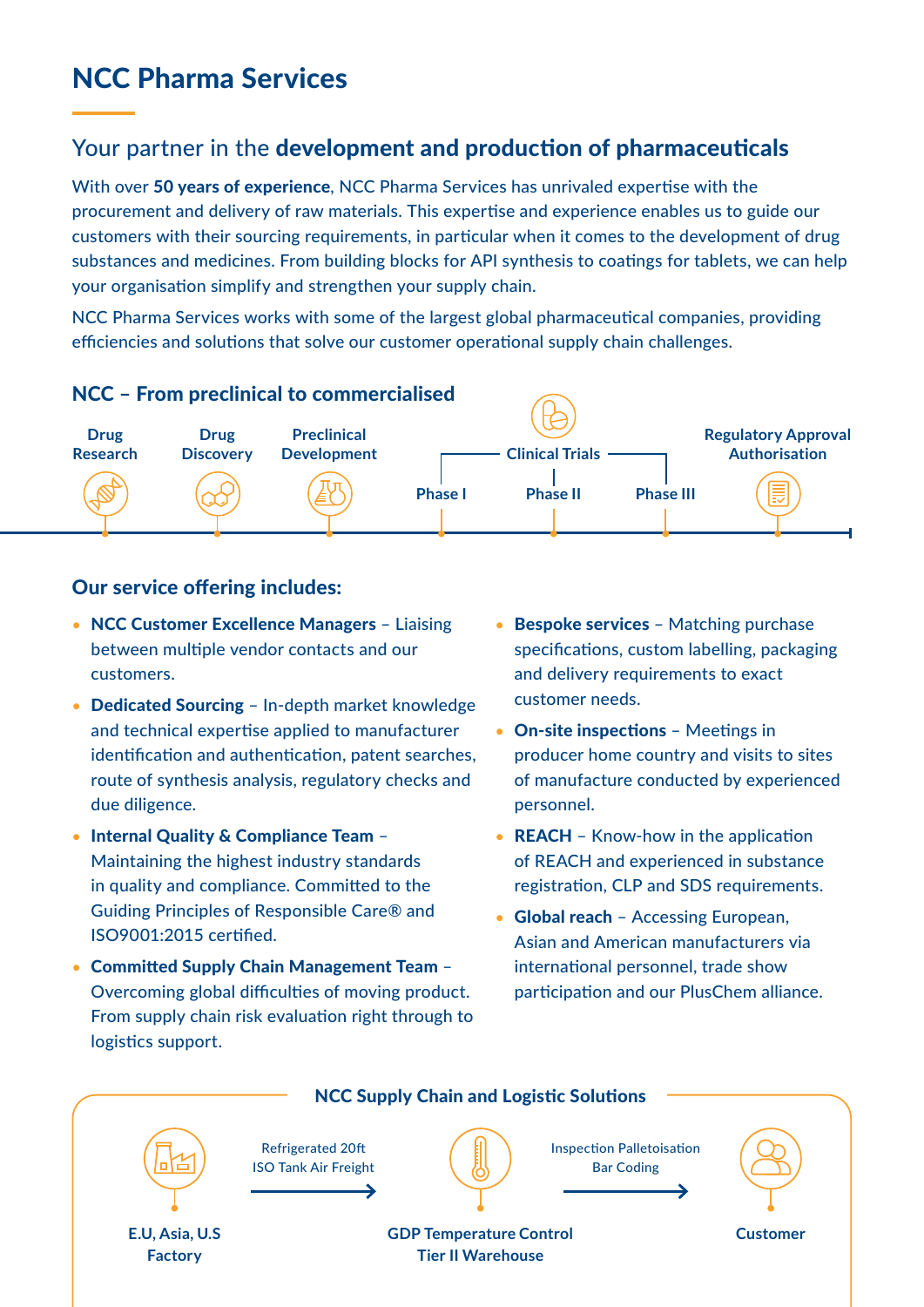## About NCC

Founded in 1969, NCC is a leading global raw material and sourcing specialist. Supplying a comprehensive range of materials and ingredients to the pharma, medical polymer, food and industrial sectors.

NCC's excellent track record and in-house experts ensure that our customers receive consistently compliant products, solutions and services that have full supply chain traceability and meet the highest global standards.

Certified to ISO 9001: 2015, Repak and the Responsible Care Programs including Good Trade and Distribution Practice (GTDP). NCC is an SQAS assessed company and a regular recipient of industry awards including being a Deloitte Best Managed Company since 2014.

## Why NCC?





**Founding Member of PlusChem network, the 8th largest global distributor**

**\*87% of customers agree that NCC sourcing expertise is excellent and rates better than competitors**



**Countries we** source from

## **Product Strengths Product offering**

- **Diborons**
- **Pyridines**
- **Fluorinated Intermediates**
- **High Purity Solvents**

### Reach Registered

- **Bis Pinacolato Diboron**
- **Isopropyl Chloride**
- **1,3-Dimethyl-2-imidazolidinone**
- **Fluororoacetophenone**
- **Trimethylsufoxonium Iodide**
- **Acetonitrile**
- **Anisole**

**\*87% of NCC pharmaceutical customers surveyed in April 2022 either strongly agreed or agreed with the statement "NCC's sourcing expertise are excellent and rate better than competitors."**

- **Building Blocks**
- **Intermediates**
- **API's and Excipients**
- **Fine Chemicals**
- **High Purity Solvents**
- **Protecting and Coupling Reagents**
- **Catalysts**
- **Ligands**

**Over 50 Years in business, since 1969 Certified to ISO 9001:2015 and committed to Responsible Care**

> **Awarded Deloitte Best Managed Companies since 2014**

**Good Trade and Distribution Practice (GTDP)**

28 Countries 545 New products we supply to 545 sourced 2021